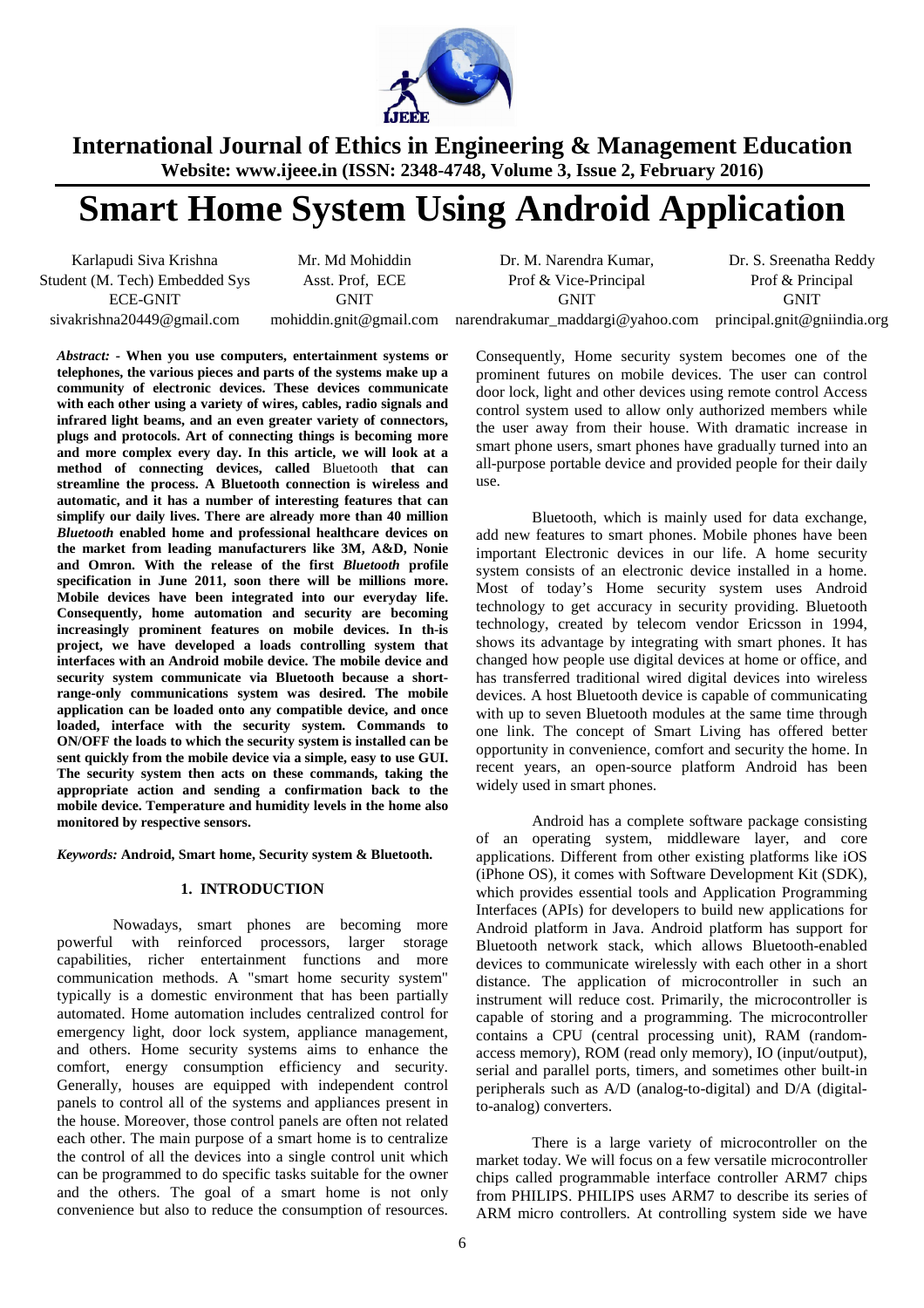

Bluetooth module, micro controller and load controlling circuits. Whenever this blue tooth module receives command from its paired blue tooth transmitter then it transfers this command to micro controller. Micro controller will control the respective loads depends upon the command it received.

### **2. PROBLEM OUTLINE IN EXISISTING SYSTEM**

In the earlier days the loads are controlled by using switches by going to the near of switch boards. As technology increases there were wireless technologies developed like IR, RF, and ZIGBEE etc. But these all technologies need a separate remote like transmitter object to operate the loads. Current advertising techniques are extremely costly. They require more money and time when proposed routinely since they require a dedicated employee to arrive to the targeted place of advertisement; thus, adding the cost of the transportation and all the equipment needed for changing or updating the advertisements. Recent announcements are all based on computers that are connected via wires, whereas the need is to have new ways of communications that go with the new trends and technologies.

### **3. PROPOSED SYSTEM**

 The objective of this project is to design and develop a smart home System using Bluetooth technology along with android mobile. The most advanced technology is Bluetooth. And the technology based on Android OS. By using this technology, we just need and android mobile and there is no separate remote. By using the mobile itself you can send commands to the Bluetooth module. The aim of this project is to controlling the home appliances like loads using Android mobile. By using android application we can control the loads from nearby places of our home/office/colleges or anywhere. The system intended to control electrical appliances by giving text as input by old age or elder people in house/office/colleges with relatively low cost design, userfriendly interface and ease of installation**.** Here we can also monitor temperature and humidity levels of the home.

### **4. SCOPE OF STUDY**

The scope of study which is needed for the completion of this project involves the following criteria:

- 1. Architecture of LPC2148- ARM 7 knowledge.
- 2. Programming in C language.
- 3. The study of the serial communication.
- 4. Interfacing LCD with microcontroller.
- 5. Interfacing BLUETOOTH with microcontroller.
- 6. The circuitry and devices that is needed to construct the devices and establish the necessary communication between the devices.

### **5. LITERATURE REVIEW**

In this, we will discuss about the information found by study and research that is critical and have an important value in the contribution of the whole project. It also gives some basic knowledge or theoretical base and is used as a foundation to successfully achieve the main objectives. Most of the literatures are from the related articles, journals, books and previous works of the same fields. These literatures are then compiled and use as a guidance to the work of this project. For the security system to work, the user device has to be able to communicate with the servers providing the security information. Connecting device to the system with wires is impractical and takes a lot of time. It also means there should be several public plugs around the building, where people can connect the wires from their mobile devices. That is why wireless technology is chosen to be used as the communication medium between the user's portable device and the guidance system, to allow a connectivity that requires very little effort from the user.

There are several different wireless technology standards on the market that could be used for creating a functional guidance system. While Bluetooth wireless technology was chosen for creating such a system, few other technologies are introduced and their capabilities are analyzed.

*These technologies are:* IrDA (Infrared Data Association) from infrared communications. Home networking and wireless LAN (Local Area Network) technologies from RF (Radio Frequency) data communication systems. DECT (Digital Enhanced Cordless Telecommunications) and mobile phone technologies from voice based communicating system. This paper presents the overall design of Home Automation System (HAS) with low cost and wireless remote control. This system is designed to assist and provide support in order to fulfill the needs of elderly and disabled in home. Also, the smart home concept in the system improves the standard living at home. The main control system implements wireless Bluetooth technology to provide remote access from smart phone. The design remains the existing electrical switches and provides more safety control on the switches with low voltage activating method. The switches status is synchronized in all the control system whereby every user interface indicates the real time existing switches status. The system intended to control electrical appliances and devices in house with relatively low cost design, userfriendly interface and ease of installation. The main aim of this project is to control the electrical appliances in home like lights, fans, motors, etc using Bluetooth module. These Bluetooth modules are more reliable, secure and low power modules and these modules do not require line of sight also.

Micro controller plays vital role in this system, Based on the controlling method it reads the input condition and control the loads accordingly. This system also consists of temperature and humidity sensor.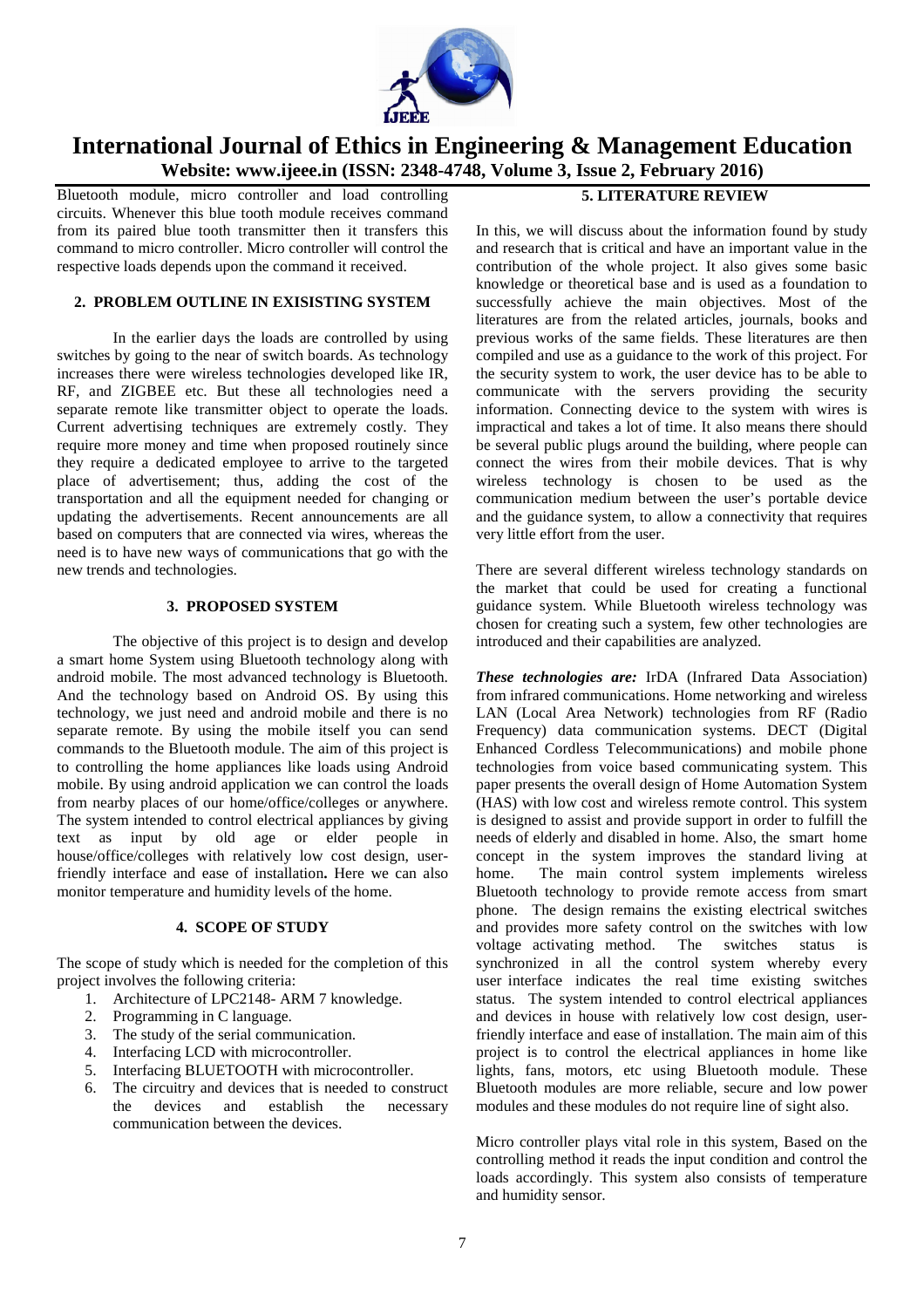

Room temperature and humidity level in the house is measured by the sensors that connected to the main control board. The indication from the sensor is able to remind the user to switch on/off the heater, fan or air cond. in the house. The home appliance on/off status and temperature or humidity reading are synchronized to the smart phone.

### **6. HARDWARE IMPLEMENTATION OF THE PROJECT**

This briefly explains about the Hardware Implementation of the project. It discusses the design and working of the design with the help of block diagram and circuit diagram and explanation of circuit diagram in detail. It explains the features, timer programming, serial communication, interrupts of LPC2148 microcontroller. It also explains the various modules used in this project.

### **Project Design**

The implementation of the project design can be divided in two parts.

- − Hardware implementation
- − Firmware implementation

Hardware implementation deals in drawing the schematic on the plane paper according to the application, testing the schematic design over the breadboard using the various IC's to find if the design meets the objective, carrying out the PCB layout of the schematic tested on breadboard, finally preparing the board and testing the designed hardware.The firmware part deals in programming the microcontroller so that it can control the operation of the IC's used in the implementation. In the present work, we have used the Orcad design software for PCB circuit design, the Keil  $\mu$ v4 software development tool to write and compile the source code, which has been written in the C language. The Proload programmer has been used to write this compile code into the microcontroller. The firmware implementation is explained in the next chapter. The project design and principle are explained in this chapter using the block diagram and circuit diagram. The block diagram discusses about the required components of the design and working condition is explained using circuit diagram and system wiring diagram.

### **Block Diagram of the Project and its Description**

 The block diagram of the design is as shown in Fig 1. It consists of Power Supply Unit, ARM 7 (LPC 2148), Bluetooth module, Fire sensor, Temperature sensor, lights and LCD. The brief description of each unit is explained as follows.

### **WORKING PROCEDURE**

 The main aim of this project is to provide the security to the home and control the electrical appliances in the home from the remote place using Bluetooth technology. For this project, we are using smart phone, in which we have to download and install the Bluetooth spp application from the

play store and pair the Bluetooth in mobile with the Bluetooth module in the hardware kit.

 First of all to open the door, we are using to sensors fire and temperature sensors. If one of these sensors goes beyond some threshold level then the information received by the android mobile in app. If the user wants to know the status of the sensors then you have send a predefined letter (S in this case) then the status was received. In the same manner, we can control the load also by sending the predefined letter to the controller. The code was written in the embedded c language using keil compiler and the relevant hex file was dumped into the LPC 2148 using flash magic software.

# **Block Diagram:**







**Android Mobile:** 



### **Firmware Implementation**

Firmware implementation deals in programming the microcontroller so that it can control the operation of the IC's used in the implementation. In the present work, we have used the Orcad design software for PCB circuit design, the Keil µv4 software development tool to write and compile the source code, which has been written in the C language. The Flash magic programmer.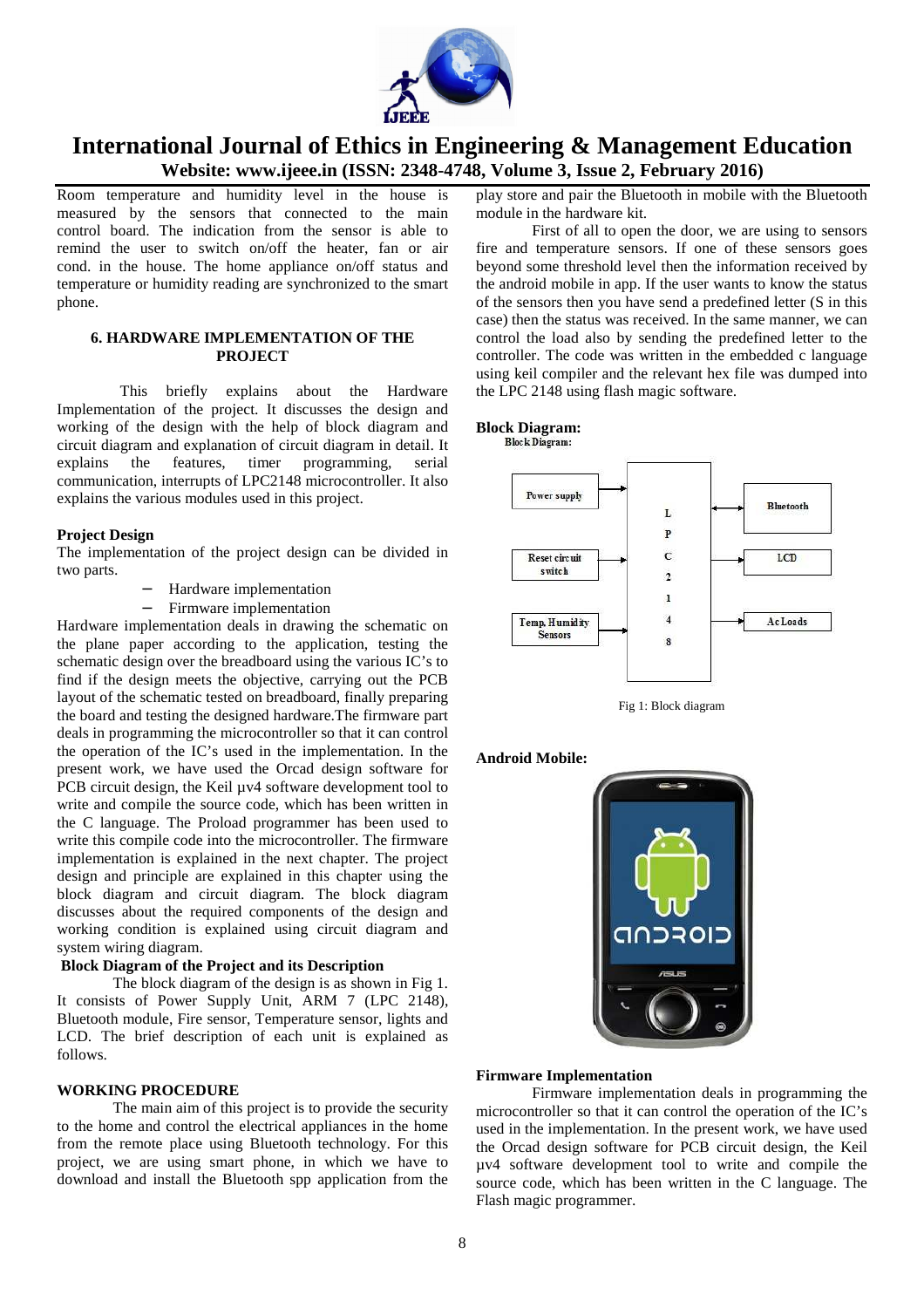

### **Software Tools Required**

- Orcad
- Keil uVision4
- Flash Magic

Orcad is used for drawing the schematic diagram, it is mentioned above. Keiluv<sub>4</sub>, Flash magic are the two software tools used to program microcontroller. The working of each software tool is explained below in detail.

### **Programming code description**

 A compiler for a high level language helps to reduce production time. To program the LPC2148 microcontroller the Keil  $\mu$ v4 is used. The programming is done in the embedded C language or Assembly language. Keil  $\mu$ v4 is a suite of executable, open source software development tools for the microcontrollers hosted on the Windows platform.

### **Keil Compiler**

Keil compiler is software used where the machine language code is written and compiled. After compilation, the machine source code is converted into hex code which is to be dumped into the microcontroller for further processing. Keil compiler also supports C language code. The compilation of the C program converts it into machine language file (**.**hex). This is the only language the microcontroller will understand, because it contains the original program code converted into a hexadecimal format. During this step there are some warnings about eventual errors in the program. If there are no errors and warnings then run the program, the system performs all the required tasks and behaves as expected the software developed. If not, the whole procedure will have to be repeated again. Below figures show the compilation of the program.

| <b>CONGRA</b><br>2010 His alk mill Wall Taget 1                                                                                                                                                                                                                                                             |                                                                                                                                                                                                                                                                                                                                                                                                                                          |                                                                                                                                                                                                                                                                                                                 |                                                                    | 300000000                                                                          |                                                                |                                                                    |                     |
|-------------------------------------------------------------------------------------------------------------------------------------------------------------------------------------------------------------------------------------------------------------------------------------------------------------|------------------------------------------------------------------------------------------------------------------------------------------------------------------------------------------------------------------------------------------------------------------------------------------------------------------------------------------------------------------------------------------------------------------------------------------|-----------------------------------------------------------------------------------------------------------------------------------------------------------------------------------------------------------------------------------------------------------------------------------------------------------------|--------------------------------------------------------------------|------------------------------------------------------------------------------------|----------------------------------------------------------------|--------------------------------------------------------------------|---------------------|
| Project<br>$-9$ $\times$                                                                                                                                                                                                                                                                                    | $-8.6$                                                                                                                                                                                                                                                                                                                                                                                                                                   | Tuome il tarpetti Tuumee                                                                                                                                                                                                                                                                                        | 21 test123x in Linksam                                             |                                                                                    |                                                                |                                                                    | $\mathbf{v} \times$ |
| <b>B. Eng Tercel 1</b>                                                                                                                                                                                                                                                                                      |                                                                                                                                                                                                                                                                                                                                                                                                                                          |                                                                                                                                                                                                                                                                                                                 |                                                                    |                                                                                    |                                                                |                                                                    |                     |
| E dia Source Group 1<br>5. These Time Automation Of<br><b>BRANDLE</b><br>$8 - 23$ test 123.0<br>Discreed<br><b>Jimph</b><br><b>Den</b> h<br>awo.h<br>Skdh<br>Sadd.h.                                                                                                                                        | 001-Fistner LPC214X H<br>002 Feadif<br>004<br>ook<br>006<br>007<br>Feadif<br><b>ODE</b><br>con<br>#ifndef GSMD H<br>#include"Gin. H"<br><b>OYD</b><br>in t<br>deadir<br>012<br>013<br>组<br>$015$ $$$ cadif<br>O(4)<br>072<br>Wifndef LCD H<br>Sinclude "LCD.h"<br><b>O16</b><br>019<br><b>Wendif</b><br>020<br>621<br>822<br>023<br>deadif<br><b>CDV</b><br>635<br><b>COC</b><br>027<br>628<br>029<br>639<br>Sdefine sator<br>cos<br>etc | 002 #include <lpc214x.h><br/>#ifndef STRING H<br/><b>Stanlade citizing, its</b><br/>#ifndef VARTO H<br/>#include "UARTO.h"<br/>#ifndef, abco E<br/><b>Finclude "ADCO.A"</b><br/>Mdefine water leval L<br/><b>Wdefine</b> water level <b>N</b><br/><b>Sdefine</b> water level M<br/>#define moisture</lpc214x.h> | 0x00100400<br>0x00006000<br>0x40010000<br>0100004000<br>0x00840000 | W<br>80.10<br>$1/1231 = 20.15$<br>10.16<br>n<br>$1/224$ $D2.14$<br>$11683 - 10.18$ | pin newle<br>ask paved.<br>220 Armed<br>His bares<br>218 83453 | (LH, 2dA)<br>(10.733)<br>$(18.7 - 10)$<br>(10, 20.8)<br>(12.2.243) |                     |
|                                                                                                                                                                                                                                                                                                             | 633                                                                                                                                                                                                                                                                                                                                                                                                                                      | #dsfine, phase 2                                                                                                                                                                                                                                                                                                | 0x00220000                                                         | $11252 - 20.17$                                                                    | pin numer                                                      | reat pin)                                                          |                     |
| En Class Drug Batter                                                                                                                                                                                                                                                                                        | ON Edefine phase 2<br>H                                                                                                                                                                                                                                                                                                                                                                                                                  |                                                                                                                                                                                                                                                                                                                 | 0100100000                                                         | 7/ga6 pb.20                                                                        | sin nowES.                                                     | [10.74.1]                                                          |                     |
|                                                                                                                                                                                                                                                                                                             |                                                                                                                                                                                                                                                                                                                                                                                                                                          |                                                                                                                                                                                                                                                                                                                 |                                                                    |                                                                                    |                                                                |                                                                    |                     |
| <b>Build Outsur</b><br>EAM5123.(0)                                                                                                                                                                                                                                                                          | if ((strong (nog, "3TART"))                                                                                                                                                                                                                                                                                                                                                                                                              |                                                                                                                                                                                                                                                                                                                 |                                                                    | // to start the system:                                                            |                                                                |                                                                    | $-1 x$              |
| test123.ct                                                                                                                                                                                                                                                                                                  |                                                                                                                                                                                                                                                                                                                                                                                                                                          |                                                                                                                                                                                                                                                                                                                 |                                                                    |                                                                                    |                                                                |                                                                    |                     |
| test121.c1130:; warning: #167-D: argument of type "unsigned cher *" is incommentable with parameter of type "const char *"<br>test123.01<br>test123.01<br>testi23.c; test123.c; 3 warnings, 8 errors<br>lisking<br>Fragrew Size: Code=7732 RO-date=32 BR-data=20 21-date=1452<br>FromELF: creating hex file | if (!strong (mag, "3T03") )                                                                                                                                                                                                                                                                                                                                                                                                              |                                                                                                                                                                                                                                                                                                                 | // to stop the system;                                             |                                                                                    |                                                                |                                                                    |                     |

**Figure: Compilation of source Code.** 

### **Flash magic**

Flash Magic is a PC tool for programming flash based microcontrollers from NXP using a serial or Ethernet protocol while in the target hardware. The figures below show how the baud rate is selected for the microcontroller, how are the registers erased before the device is programmed.



**Dumping of the code into Microcontroller**

### **7. RESULTS**

The implementation and realization of **"SMART HOME SYSTEM USING ANDROID APPLICATION"** is done successfully. The communication is properly done without any interference between different modules in the design. Design is done to meet all the specifications and requirements. Software tools like keil uvision simulator, Flashmagic to dump the source code into the microcontroller, orcad lite for the schematic diagram have been used to develop the software code before realizing the hardware. Circuit is implemented in Orcad and implemented on the microcontroller board. The performance has been verified both in software simulator and hardware design. The total circuit is completely verified functionally and is following the application software. It can be concluded that the design implemented in the present work provide portability, flexibility and the data transmission is also done with low power consumption.

### **8. CONCLUSION**

The objective of the project is to realize the Smart Living, more specifically the home security system using Bluetooth technology. The system has been successfully designed and prototyped to monitor and control the home from dangers using an Android Bluetooth-enabled phone and Bluetooth modules.

In this project, Android based smart home security system that can be controlled remotely is proposed and implemented. Any android supported device can be used to install the smart home app, and control and monitor the smart home environment. A low cost smart home system has been developed which does not require a PC as all processing is handled by the microcontroller.